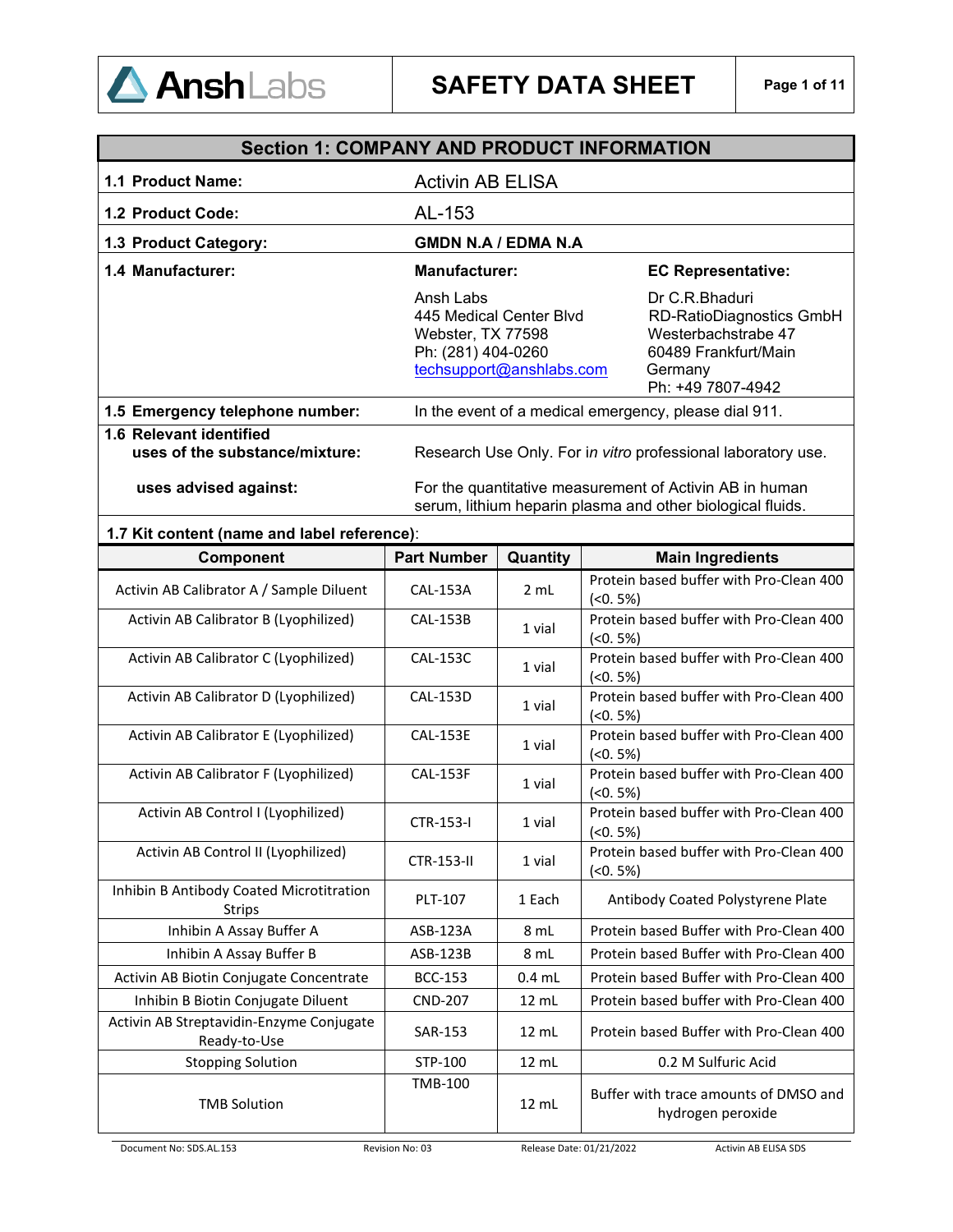

# **SAFETY DATA SHEET Page 2 of 11**

| Wash Concentrate A                                                       | <b>WSH-100</b>                                                                                                                                                                                                                                                                                                                                                                                                                                                                                                                                                                                                                                                                                                                                                    | 60 mL | Buffer with a nonionic detergent                                                                                                                                                                                                                                                                                                                                                                                                                                                                                                                                                                       |  |  |  |
|--------------------------------------------------------------------------|-------------------------------------------------------------------------------------------------------------------------------------------------------------------------------------------------------------------------------------------------------------------------------------------------------------------------------------------------------------------------------------------------------------------------------------------------------------------------------------------------------------------------------------------------------------------------------------------------------------------------------------------------------------------------------------------------------------------------------------------------------------------|-------|--------------------------------------------------------------------------------------------------------------------------------------------------------------------------------------------------------------------------------------------------------------------------------------------------------------------------------------------------------------------------------------------------------------------------------------------------------------------------------------------------------------------------------------------------------------------------------------------------------|--|--|--|
| <b>Section 2: HAZARDS IDENTIFICATION</b>                                 |                                                                                                                                                                                                                                                                                                                                                                                                                                                                                                                                                                                                                                                                                                                                                                   |       |                                                                                                                                                                                                                                                                                                                                                                                                                                                                                                                                                                                                        |  |  |  |
| 2.1 Classification of the substance<br>or mixture:                       |                                                                                                                                                                                                                                                                                                                                                                                                                                                                                                                                                                                                                                                                                                                                                                   |       | None of the material of this product may be classified as<br>dangerous according to EC Directive 1272/2008/EC due to the<br>low concentration of hazardous ingredients.                                                                                                                                                                                                                                                                                                                                                                                                                                |  |  |  |
| 2.2 Label elements                                                       | Pro-clean 400:<br>H317 May cause an allergic skin reaction<br>P261 Avoid breathing vapors<br>P272 Contaminated work clothing should not be allowed out of<br>the workplace<br>P280 Wear protective gloves, protective clothing and eye/face<br>protection<br>P302+P352 If on skin: Wash with plenty of soap and water<br>P333+P313 If skin irritation or rash occurs, seek medical<br>assistance<br>Sulfuric acid:<br>H314 Causes severe skin burns and eye damage. P280 Wear<br>protective gloves, protective clothing and eye/ face protection.<br>P301+P330+P331 If swallowed: rinse mouth.<br>P303+P361+P353 If on skin (or hair): Rinse skin with water.<br>P305+P351+P338 If in eyes: Rinse cautiously with water for<br>several minutes. Continue rinsing. |       |                                                                                                                                                                                                                                                                                                                                                                                                                                                                                                                                                                                                        |  |  |  |
| 2.3 Hazards not otherwise<br>classified (HNOC) or not<br>covered by GHS: | Not applicable.<br>working with the reagents provided.<br>blood product.                                                                                                                                                                                                                                                                                                                                                                                                                                                                                                                                                                                                                                                                                          |       | Note: this product is intended for laboratory use by professional<br>uses only. Use appropriate personal protective equipment while<br>The Calibrators and Controls are formulated with a buffer base,<br>Protein Based Buffer and Human serum. The human serums are<br>tested by a CE/FDA licensed method and found to be non-<br>reactive for HIV-1, HIV-2, Hepatitis B surface antigen and HCV.<br>Because no test method can offer absolute assurance that these<br>agents are absent, reagents should be handled at the Biosafety<br>Level 2, as recommended for any potentially infectious human |  |  |  |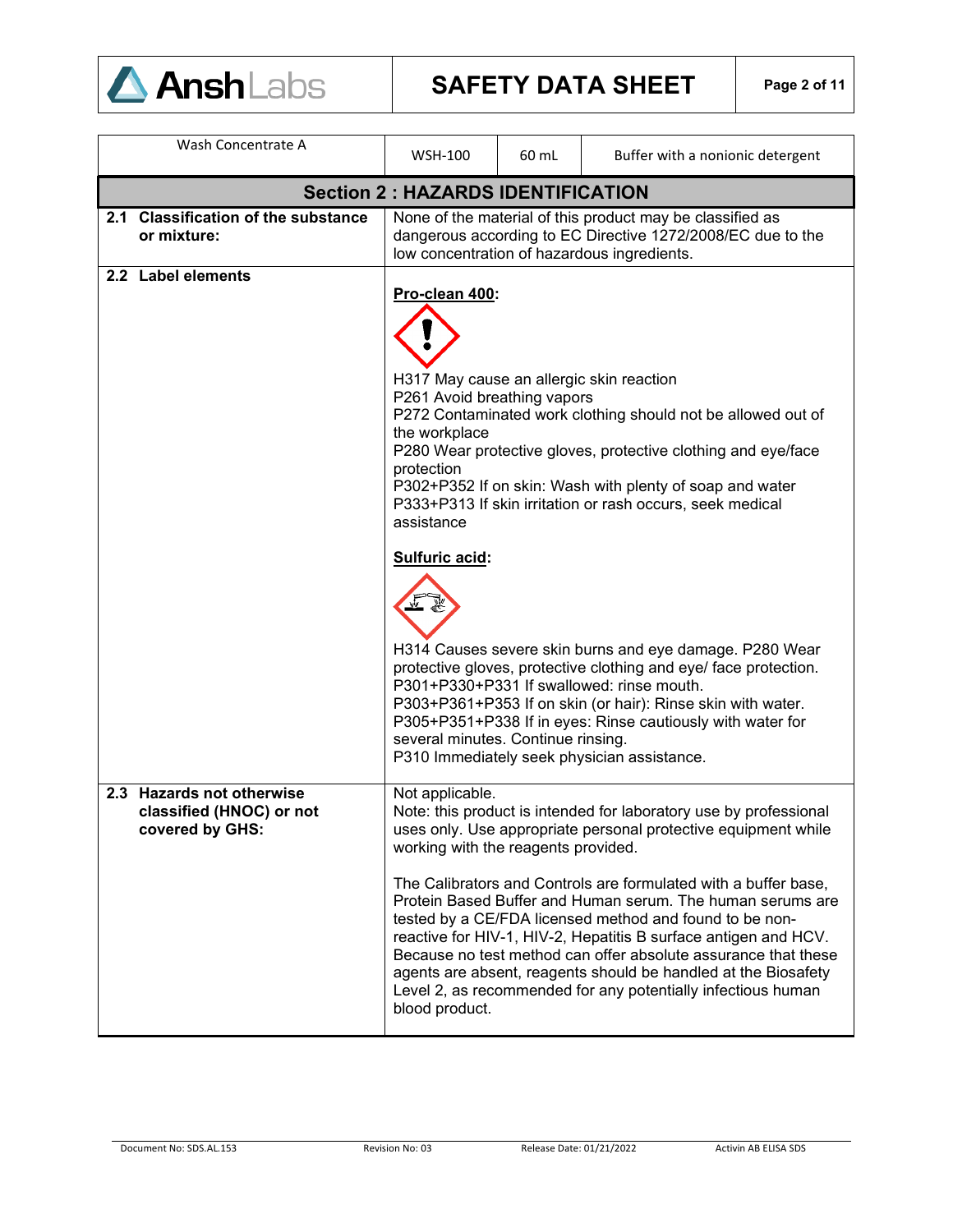

Bovine products ( BSA ) have been derived from US origin and processed in USDA licensed facilities, and are free from known infections, however, it should be considered that no available test method can offer complete assurance of eliminating potential biohazardous risk. The antibodies are from monoclonal origin and are free from human or animal source.

### **Section 3 : COMPOSITION/INFORMATION ON INGREDIENTS**

#### **3.1 Substances**

| <b>Stopping Solution</b>                                                                              |            | <b>Hazard Classification of Pure Ingredients</b> |                                                                  |              |
|-------------------------------------------------------------------------------------------------------|------------|--------------------------------------------------|------------------------------------------------------------------|--------------|
| <b>Chemical Name</b>                                                                                  | $%$ by wt. | EU 1272/2008<br><b>CLP/GHS</b>                   | <b>US OSHA</b>                                                   | <b>WHMIS</b> |
| <b>Sulfuric Acid</b><br><b>CAS # 7664-93-9</b><br><b>EINECS # 231-639-5</b><br>$Index # 016-020-00-8$ | ≤2         | Eye Dam. 1<br>Skin Corr. 1A<br>H314: H318        | Water-Reactive<br>Carcinogen<br>Corrosive<br><b>Highly Toxic</b> | DA: E        |

#### **3.2 Mixtures**

- 2 Substance with Community workplace exposure limits
- 8 Present at concentration below the cut-off limits.

| <b>Activin AB Calibrators and Controls,</b><br><b>Activin A Assay Buffer, Activin AB Biotin</b><br><b>Conjugate Concentrate, Activin AB Biotin</b><br><b>Conjugate Diluent, Activin AB</b><br>Streptavidin-Enzyme Conjugate Ready-to-<br><b>Use</b>         |            | <b>Hazard Classification of Pure Ingredients</b>                                                                                                                                                                        |                                  |                                       |
|-------------------------------------------------------------------------------------------------------------------------------------------------------------------------------------------------------------------------------------------------------------|------------|-------------------------------------------------------------------------------------------------------------------------------------------------------------------------------------------------------------------------|----------------------------------|---------------------------------------|
| <b>Chemical Name</b>                                                                                                                                                                                                                                        | $%$ by wt. | EU 1272/2008<br><b>CLP/GHS</b>                                                                                                                                                                                          | <b>US OSHA</b>                   | <b>WHMIS</b>                          |
| Pro-Clean $400^{2,8}$<br>reaction mass of: 5-chloro-2-<br>methyl-4-isothiazolin-3-one<br>[EC# 247-500-7] and<br>2-methyl-4-isothiazolin-3-one<br>[EC# 220-239-6](3:1)<br>$CAS \# 55965 - 84 - 9$<br><b>EINECS # Not available</b><br>$Index # 613-167-00-5$ | $\leq 0.5$ | Acute Tox, Dermal 3<br>Acute Tox, Inhal, 3<br>Acute Tox, Oral 3<br>Aquatic Acute 1<br>Aquatic Longterm 1<br>Skin Irrit. 2; H315<br>Eye Irrit. 2; H319<br>Skin Sens. 1; H317<br>H301; H311;<br>H314:<br>H331, H400, H410 | Corrosive<br>Sensitizer<br>Toxic | D <sub>1</sub> B: D <sub>2</sub> B: E |

# **Section 4: FIRST AID MEASURES**

#### **4.1 Description of first aid measures**

| General advice:          | No special measures required. Consult a physician in case of complaints.                                                                                                |
|--------------------------|-------------------------------------------------------------------------------------------------------------------------------------------------------------------------|
| If inhaled:              | If product is inhaled, move exposed individual to fresh air.                                                                                                            |
| In case of skin contact: | In case of skin contact, flush with water for at least 15 minutes. Remove<br>contaminated clothing and shoes. If pain or irritation occur, obtain medical<br>attention. |

Document No: SDS.AL.153 Revision No: 03 Release Date: 01/21/2022 Activin AB ELISA SDS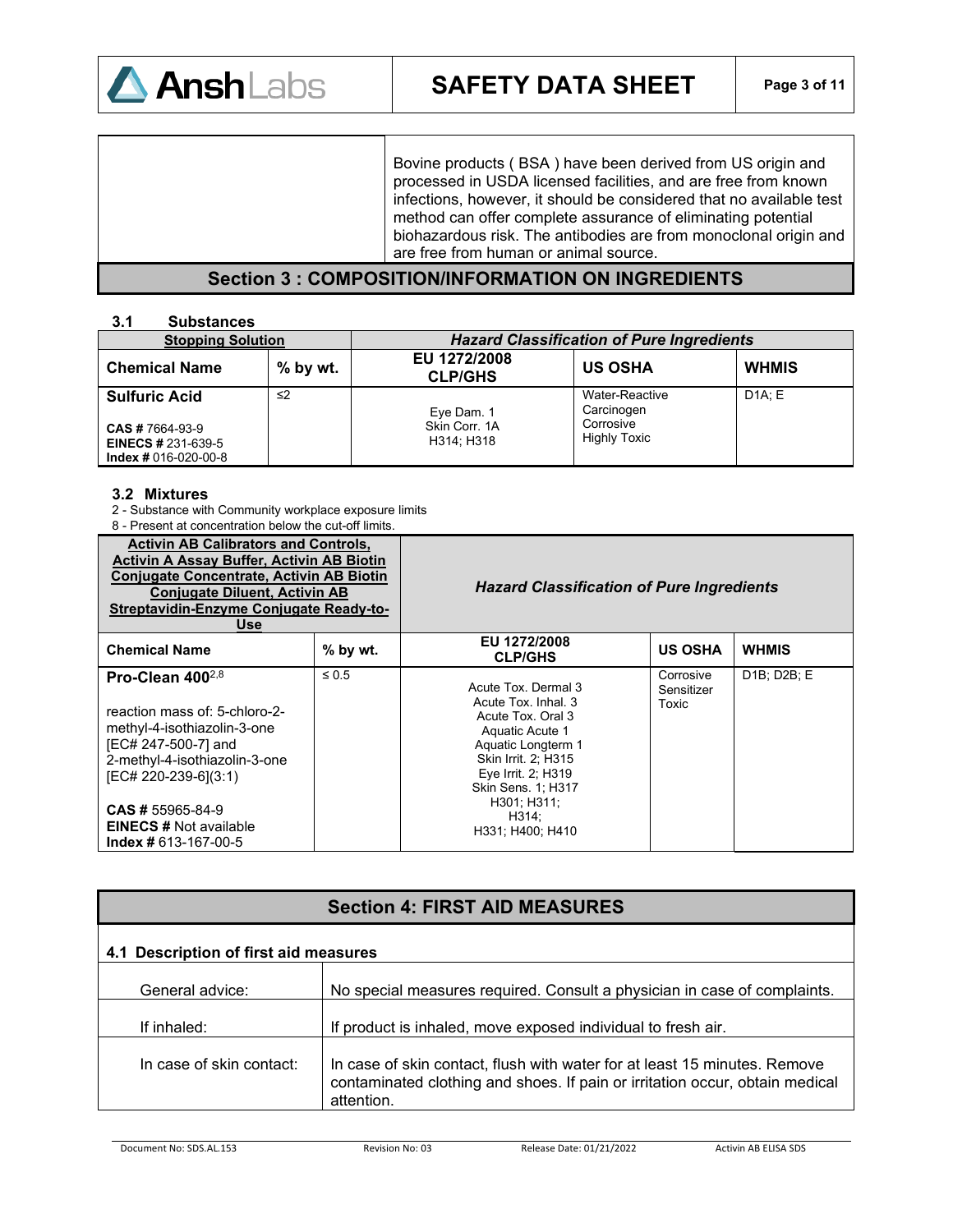

| In case of eye contact: | If product enters eyes, wash eyes gently under running water for 15<br>minutes or longer, making sure that the eyelids are held open. If pain or<br>irritation occur, obtain medical attention. |  |
|-------------------------|-------------------------------------------------------------------------------------------------------------------------------------------------------------------------------------------------|--|
| If swallowed:           | If ingested, wash mouth out with water. Seek medical attention.                                                                                                                                 |  |
|                         |                                                                                                                                                                                                 |  |

#### **4.2 Most important symptoms and effects, both acute and delayed:**

To the best of our knowledge, the chemical, physical a toxicological properties have not been thoroughly investigated.

**4.3 Indication of any immediate medical attention and special treatment needed**  No data available.

# **Section 5: FIREFIGHTING MEASURES**

#### **5.1 Flammable Properties:**

Nonflammable solution.

### **5.2 Extinguishing media:**

Chemical or water fire extinguisher.

### **5.3 Special hazards arising from the substance or mixture:**

No special hazards determined.

#### **5.4 Advise for Firefighters**

Wear self-contained breathing apparatus for firefighting, if necessary.

### **5.5 NFPA Rating**

**Health:** 2 **Flammability:** 0 **Reactivity:** 1

# **Section 6: ACCIDENTAL RELEASE MEASURES**

#### **6.1 Personal precautions, protective equipment and emergency procedures:**

Use appropriate personal protective equipment (Wear rubber gloves, safety goggles, impermeable shoe covers and long laboratory coat).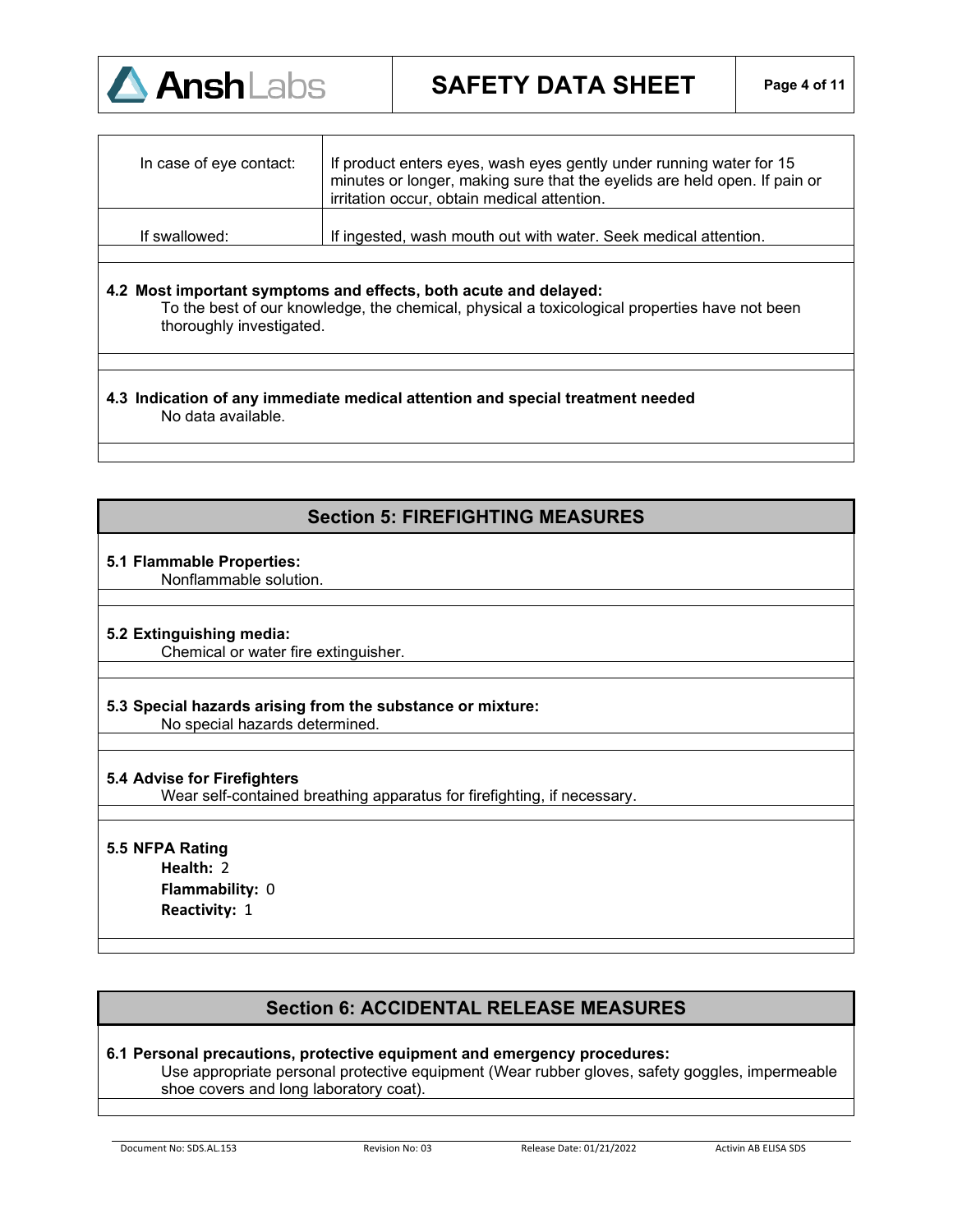

#### **6.2 Spill and Leak Procedures:**

Absorb spilled material with an appropriate inert, non-flammable absorbent and dispose according to local regulations.

#### **6.3 Environmental precautions:**

Contain the spill to the smallest area possible. Do not let product enter drains. Discharge into the environment must be avoided.

#### **6.4 Methods and material for containment and cleaning up:**

Absorb with inert absorbent material and dispose of a waste (see section 13).

#### **6.5 Reference to other sections:**

For disposal see section 13.

# **Section 7: HANDLING AND STORAGE**

#### **7.1 Precautions for safe handling:**

Wear suitable personal protective equipment. Take care not to splash spill or splatter reagents. Do not eat, drink, smoke or apply cosmetics in laboratory areas. Do not pipette samples or reagents by mouth.

#### **7.2 Recommended Storage and Conditions:**

Keep away from incompatible material (see Section 10). To maintain efficacy, store according to the instructions in the product labelling

#### **7.3 Specific end use(s):**

This product is intended for laboratory use by professional users only.

# **Section 8: EXPOSURE CONTROLS / PERSONAL PROTECTION**

#### **8.1 Control parameters:**

Component with exposure limits: it doesn't contain substances with exposure limit value.

#### **8.2 Exposure controls**

Handle in accordance with good industrial hygiene and safety practice. Wash hands before breaks at the end of workday.

#### **8.3 Personal protective equipment:**

US OSHA: None established.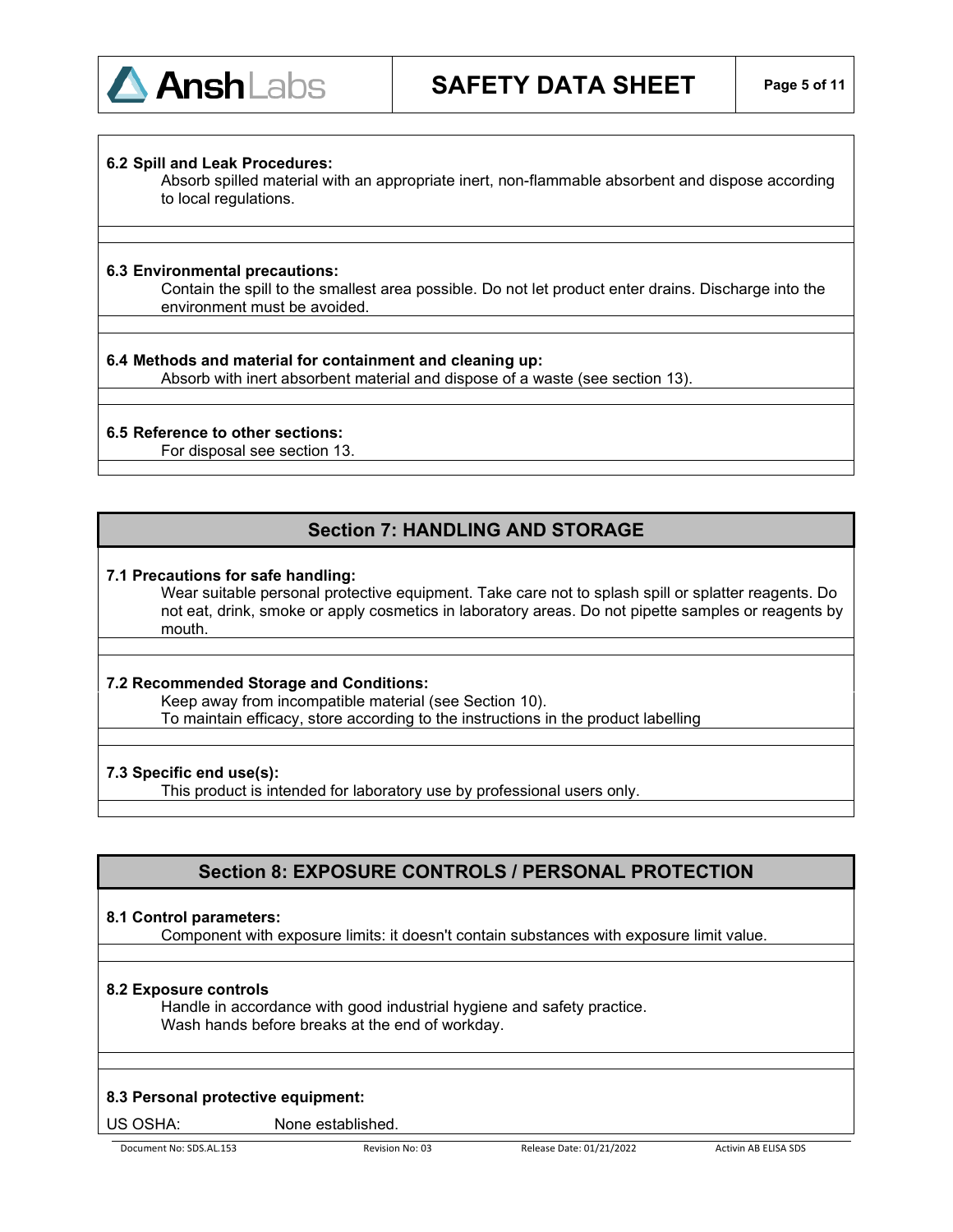

| ACGIH:                                               | None established.                                                                                                                                                                                                                                                                                              |
|------------------------------------------------------|----------------------------------------------------------------------------------------------------------------------------------------------------------------------------------------------------------------------------------------------------------------------------------------------------------------|
| DFG MAK:                                             | None established.                                                                                                                                                                                                                                                                                              |
| NIOSH:                                               | None established.                                                                                                                                                                                                                                                                                              |
| Japan:                                               | None established.                                                                                                                                                                                                                                                                                              |
| <b>Engineering Controls:</b><br>Eye/face protection: | Use in well-ventilated area.<br>Safety glasses or chemical goggles should be worn to prevent eye contact.                                                                                                                                                                                                      |
| Skin protection:                                     | Lab coats, non-permeable rubber, neoprene, latex or nitrile disposable gloves.                                                                                                                                                                                                                                 |
| Body protection:                                     | Lab coats.                                                                                                                                                                                                                                                                                                     |
| Respiratory protection:                              | Under normal conditions, the use of this product should not require respiratory<br>protection. If overexposure should occur and ventilation is not adequate to<br>maintain airborne concentrations at acceptable levels, the use of respiratory<br>protection should be evaluated by a qualified professional. |

# **Section 9: PHYSICAL AND CHEMICAL PROPERTIES**

#### **9.1 Information on basic physical and chemical properties:**

| Component                                                      | Appearance<br>a)     | Odor<br>b) | pH<br>C) |
|----------------------------------------------------------------|----------------------|------------|----------|
| <b>Activin AB Calibrator A</b>                                 | Liquid, clear        | odorless   | 7.4      |
| Activin AB Calibrator B-F                                      | Lyophilized, white   | odorless   | 7.4      |
| <b>Activin AB Controls I-II</b>                                | Lyophilized, white   | odorless   | 7.4      |
| Inhibin B Ab Plate                                             | plastic, clear plate | odorless   | N/A      |
| Inhibin A Assay Buffer A                                       | Liquid, clear        | odorless   | 7.2      |
| Inhibin A Assay Buffer B                                       | Liquid, clear        | odorless   | 7.2      |
| Activin AB Biotin Conjugate<br>Concentrate                     | Liquid, clear        | odorless   | 7.2      |
| Inhibin B Biotin Conjugate Diluent                             | Liquid, clear        | odorless   | 7.2      |
| Activin AB Streptavidin-Enzyme<br>Conjugate Ready-to-Use (RTU) | Liquid, yellow       | odorless   | 6.3      |
| <b>Stop Solution</b>                                           | Liquid, colorless    | odorless   | 1.2      |
| <b>TMB</b> solution                                            | Liquid, colorless    | odorless   | 4.0      |
| Wash Concentrate A                                             | Liquid, colorless    | odorless   | 7.2      |

| For all components |                                              |                   |  |  |
|--------------------|----------------------------------------------|-------------------|--|--|
| d)                 | odor threshold                               | no data available |  |  |
| $\mathbf{e}$       | melting point / freezing point               | no data available |  |  |
|                    | initial boiling point and boiling range      | no data available |  |  |
| $\mathsf{g}$       | flash point                                  | no data available |  |  |
| h)                 | evaporation rate                             | no data available |  |  |
|                    | flammability (solid, gas)                    | no data available |  |  |
|                    | upper/lower flammability or explosive limits | no data available |  |  |
| k)                 | vapor pressure                               | no data available |  |  |
|                    | vapor density                                | no data available |  |  |

Document No: SDS.AL.153 Revision No: 03 Release Date: 01/21/2022 Activin AB ELISA SDS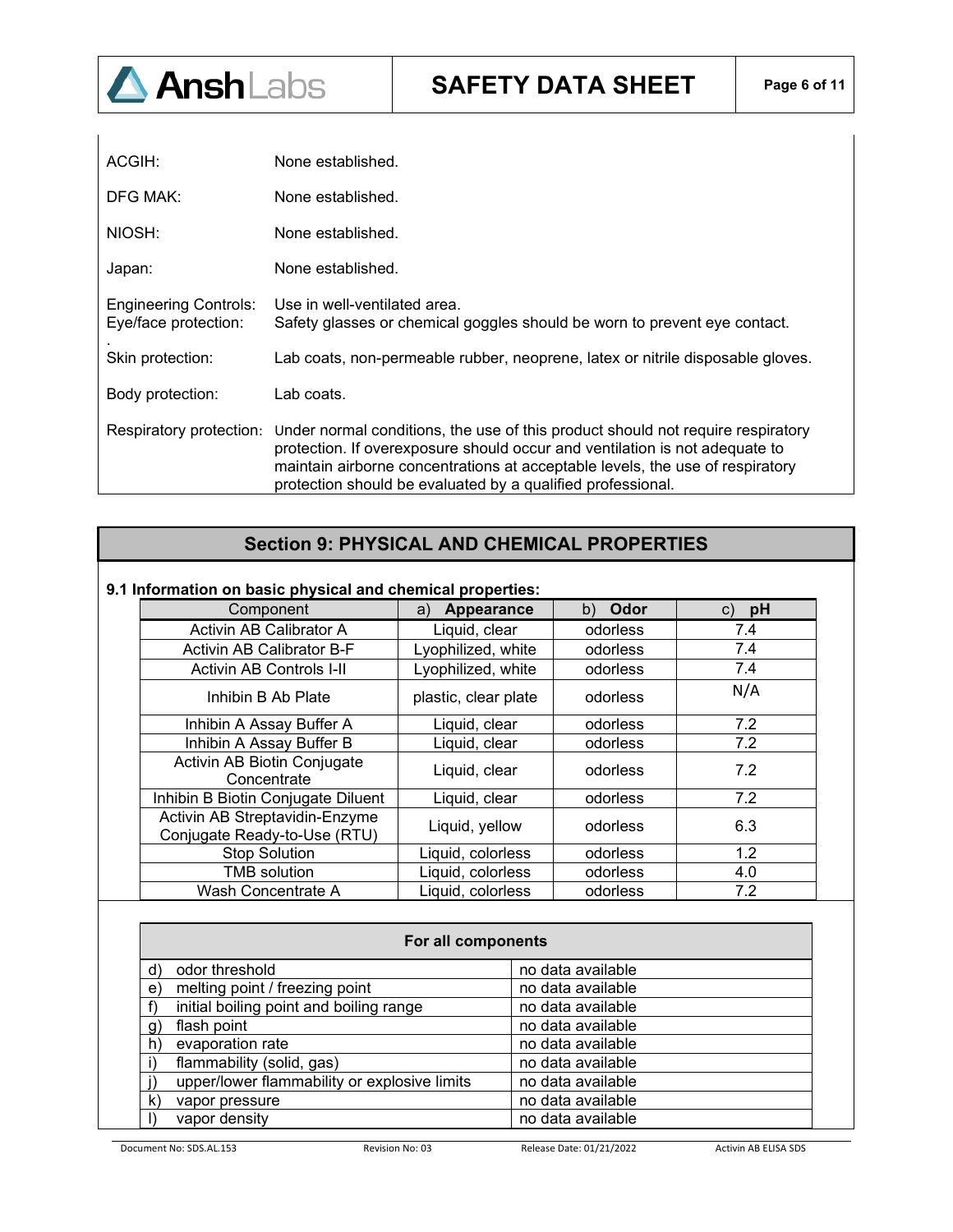

| m)      | relative density                          | no data available |
|---------|-------------------------------------------|-------------------|
| n)      | solubility(ies)                           | no data available |
| $\circ$ | partition coefficient: n-octanol / water; | no data available |
| p)      | auto-ignition temperature                 | no data available |
| a)      | decomposition temperature                 | no data available |
|         | viscosity                                 | no data available |
| s)      | explosive properties                      | no data available |
|         | oxidizing properties                      | no data available |

#### **9.2 Other information:**

No other information available

### **Section 10: STABILITY AND REACTIVITY**

#### **10.1 Reactivity:**

No data available.

#### **10.2 Chemical stability:**

No data available.

#### **10.3 Possibility of hazardous reactions:**

Concentrated Sodium Azide may react with copper and lead plumbing to form explosive metal azides. May react with acids to form explosive hydrazoic acid. If drain disposed, flush with large amounts of water to prevent azide build-up.

#### **10.4 Conditions to avoid:**

For the functional stability and reactivity of "TMB Substrate" avoid its exposure to direct sunlight, metals or oxidants and do not freeze the solution.

#### **10.5 Incompatible materials:**

Strong acids; strong bases; strong oxidizers.

#### **10.6 Hazardous decomposition products:**

No decomposition products posing significant hazards would be expected from this product.

# **Section 11: TOXICOLOGICAL INFORMATION**

#### **11.1 Information on toxicological effects:**

| a) acute toxicity                    | no data available |
|--------------------------------------|-------------------|
| b) skin corrosion/irritation         | no data available |
| c) serious eye damage / irritation   | no data available |
| d) respiratory or skin sensitization | no data available |
| e) germ cell mutagenicity            | no data available |
| f) carcinogenicity                   | no data available |
| g) reproductive toxicity             | no data available |
| h) STOT-single exposure              | no data available |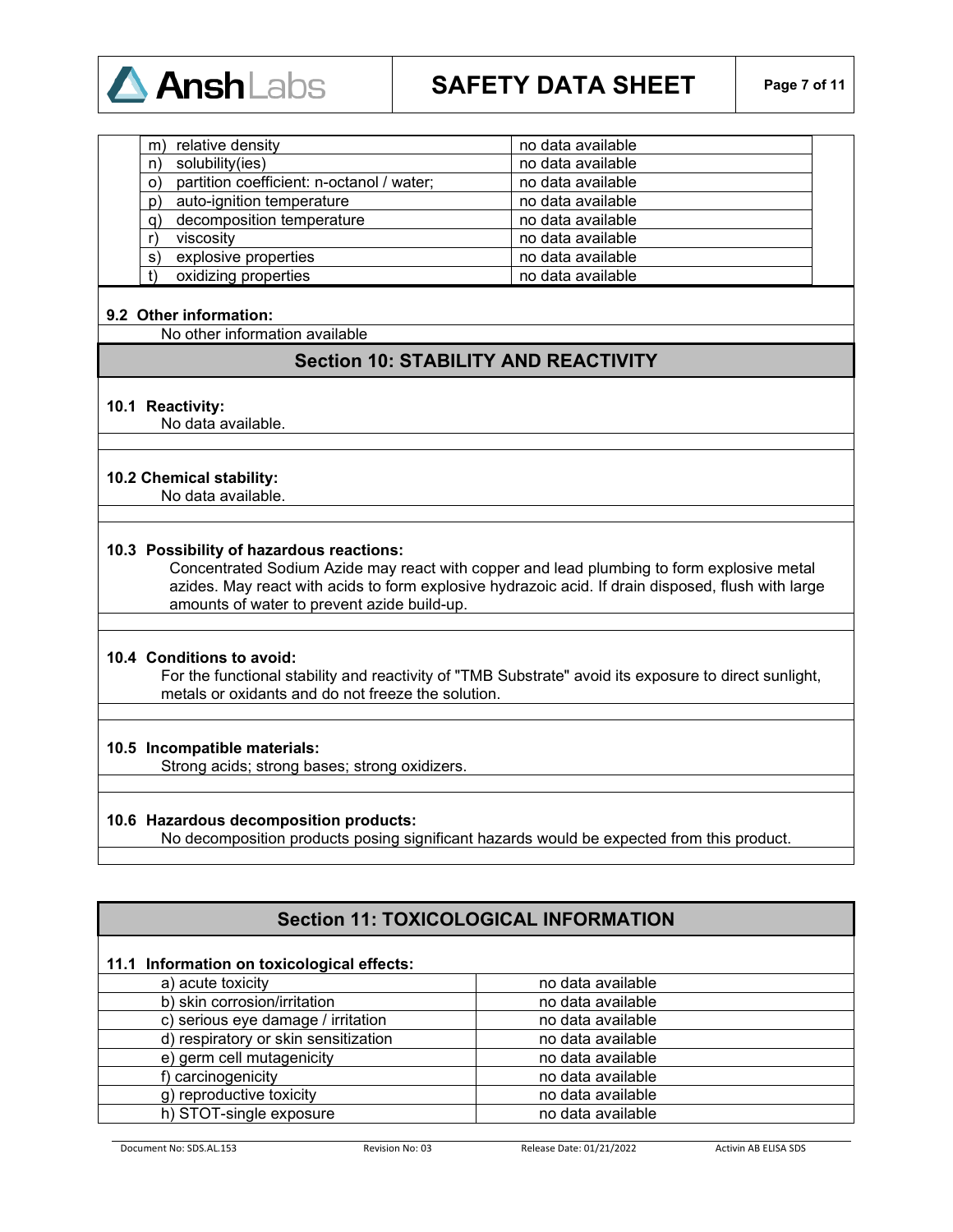

| i) STOT-repeated exposure       | no data available |  |
|---------------------------------|-------------------|--|
| <b>Potential health effects</b> |                   |  |
| Inhalation                      | no data available |  |
| Ingestion                       | no data available |  |
| Skin                            | no data available |  |
| Eves                            | no data available |  |

#### **11.2 Signs and Symptoms of Exposure:**

To the best of our knowledge, the chemical, physical and toxicological properties have not been thoroughly investigated.

#### **11.3 Additional Information:**

Not applicable.

## **Section 12: ECOLOGICAL INFORMATION**

#### **12.1 Toxicity:**

No data available.

# **12.2 Persistence and degradability:**

No data available.

# **12.3 Bio accumulative potential:**

No data available.

### **12.4 Mobility in soil:**

No data available.

### **12.5 Results of PBT and vPvB assessment:**

No data available.

### **12.6 Other adverse effects:**

No data available.

# **Section 13: DISPOSAL CONSIDERATIONS**

#### **13.1 Waste treatment methods:**

Reagents must be disposed of in accordance with local regulations. Do not dispose of in wastewater. If appropriate, contact a licensed disposal company.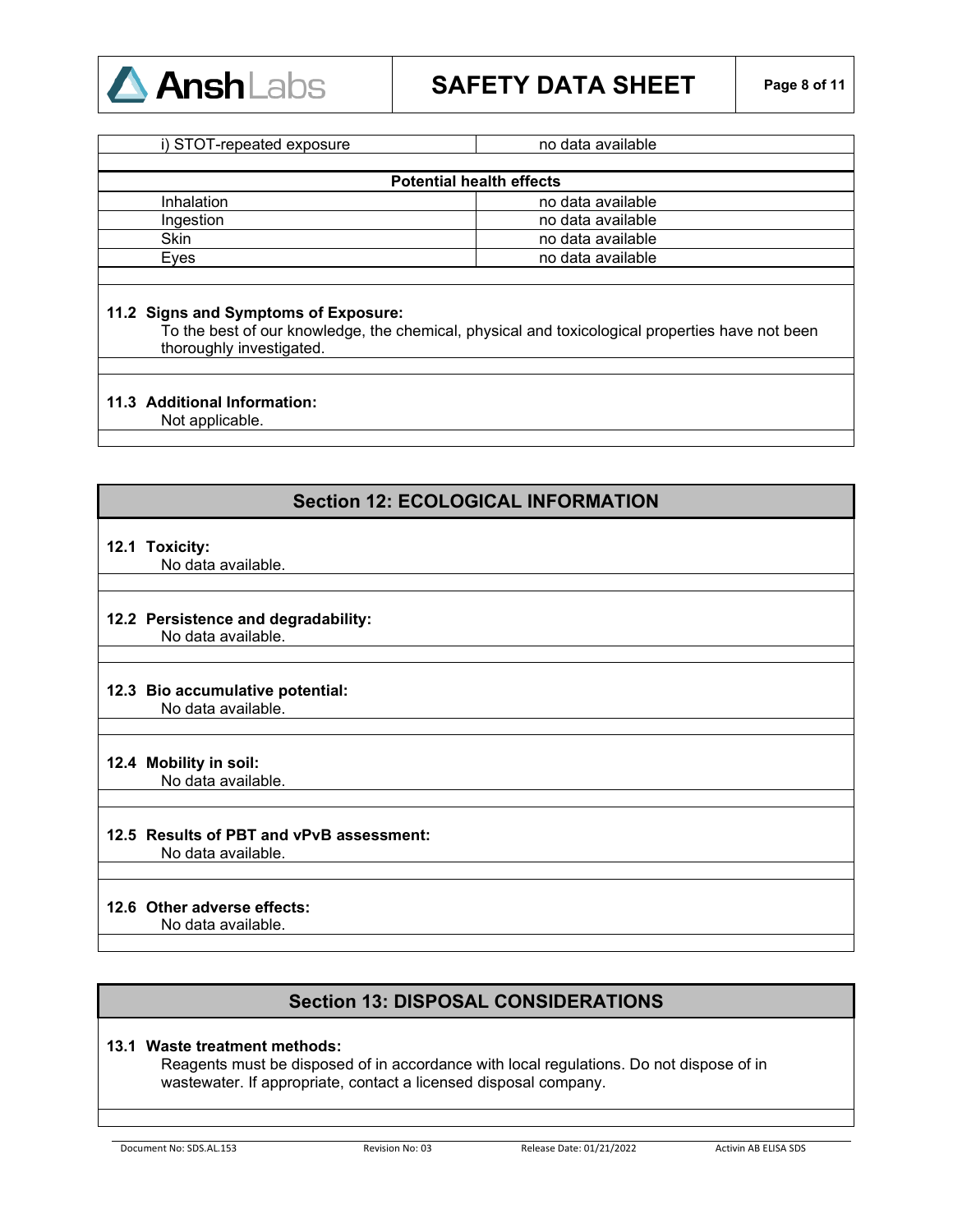

# **Section 14: TRANSPORT INFORMATION**

Transportation of this product is not regulated under ICAO, IMDG, US DOT, European ADR or Canadian TDG, because it is in a very small quantity, the product benefits from a total exemption from the ADR regulation.

#### **14.1 UN Number:**

No data available.

#### **14.2 UN proper shipping name:**

No data available.

#### **14.3 Transport hazard class(es):**

No data available.

#### **14.4 Packing group:**

No data available.

#### **14.5 Environmental hazards:**

No data available.

#### **14.6 Special precautions for user:** No data available.

#### **14.7 Transport in bulk according to Annex II of MARPOL 73/78 and the IBC Code:** No data available.

# **Section 15: REGULATORY INFORMATION**

This product is not regulated under US Federal and State Regulations, EU labeling Classification, Canada, and WHMIS Classification, with the exception of Sulfuric Acid that is present in low concentration in Stopping Solution (see below). Mixtures are in conformity with 98/79/EC IVDMD Directive.

#### **US Federal and State Regulations**

| <b>SARA 313</b>           | Sulfuric Acid is subject to reporting requirements of Section<br>313, Title III of SARA.                                                                                                                                                                                                                                                                                                                                                                   |
|---------------------------|------------------------------------------------------------------------------------------------------------------------------------------------------------------------------------------------------------------------------------------------------------------------------------------------------------------------------------------------------------------------------------------------------------------------------------------------------------|
| CERCLA RG's 40 CFR 302.4  | Sulfuric Acid is listed.                                                                                                                                                                                                                                                                                                                                                                                                                                   |
| California Proposition 65 | Sulfuric Acid has been identified by the State of California<br>to cause cancer. The State of California has adopted a<br>regulation which requires a warning be given to individual<br>who may be exposed to chemicals identified by the State<br>to cause cancer or reproductive harm. Accordingly, Ansh<br>Labs advises you of the following warning: WARNING:<br>This product contains a chemical known to the State of<br>California to cause cancer. |
| Massachusetts MSL         | Sulfuric Acid is listed.                                                                                                                                                                                                                                                                                                                                                                                                                                   |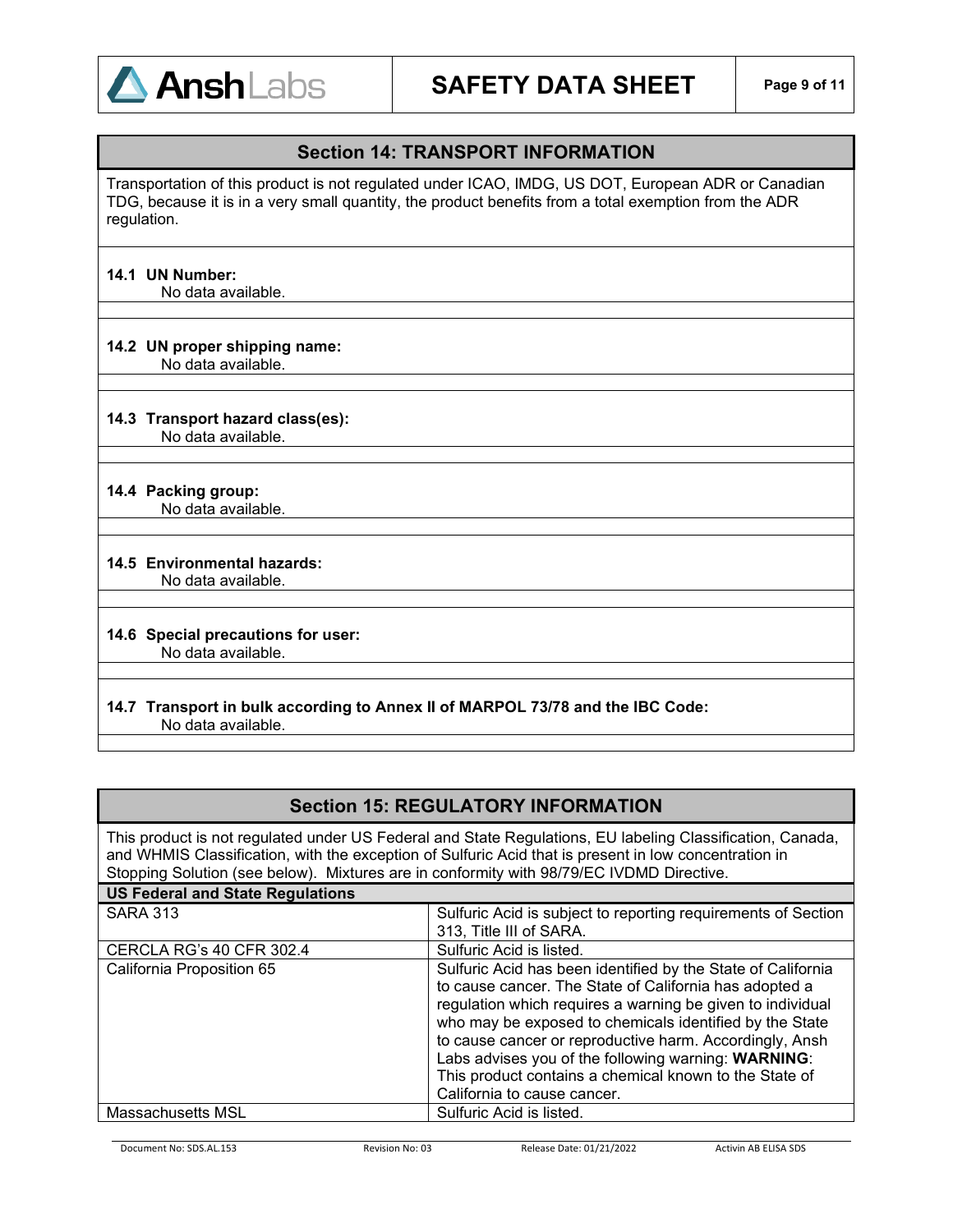

| New Jersey Dept. of Health RTK List                                                           | Sulfuric Acid is listed.                              |
|-----------------------------------------------------------------------------------------------|-------------------------------------------------------|
| Pennsylvania RTK                                                                              | Sulfuric Acid is listed.                              |
| <b>EU Labeling Classification</b>                                                             | Preparation not classified.                           |
| Canada                                                                                        |                                                       |
| <b>WHMIS Classification</b>                                                                   | D1A - Poisonous and Infections Material: Division 1 - |
|                                                                                               | Immediate and Serious                                 |
|                                                                                               | Toxic Effects: Very Toxic (Acute Inhalation Toxicity) |
|                                                                                               | E - Corrosive Material.                               |
| <b>PIN</b>                                                                                    | 2796                                                  |
| <b>Ingredients on Ingredient Disclosure List</b>                                              | Sulfuric Acid                                         |
| Ingredients with unknown toxicological                                                        | None                                                  |
| properties:                                                                                   |                                                       |
| Some hazardous ingredients listed in Section 15 are below OSHAs and WHMIS' 1.0% w/w (0.1% for |                                                       |
| carcinogens) or EU's ingredient specific concentrations required for reporting in Section 3.  |                                                       |

## **Section 16: OTHER INFORMATION**

*This information is based on our present knowledge. However, this shall not constitute a guarantee for any specific product features and shall not establish a legally valid contractual relationship*.

#### **Changing against the last version:**

NA

| <b>Ansh Labs Safety Rating</b> | Flammability: 0          | Code                      |
|--------------------------------|--------------------------|---------------------------|
|                                | Health: $3$              | $0 = None$                |
|                                | Reactivity with Water: 0 | $1 =$ Slight<br>2=Caution |
|                                | Contact: 0               | 3=Severe                  |

#### **Abbreviations and acronyms:**

ADR: Accord européen sur le transport des marchandises danger euses par Route (European Agreement concerning the International Carriage of Dangerous Goods by Road)

IMDG: International Maritime Code for Dangerous Goods

IATA: International Air Transport Association

GHS: Globally Harmonized System of Classification and Labelling of Chemicals

EINECS: European Inventory of Existing Commercial Chemical Substances

ELINCS: European List of Notified Chemical Substances

CAS: Chemical Abstracts Service (division of the American Chemical Society)

\* Data compared to the previous version altered

#### **Key literature references and sources for data:** N/A

### **Hazard Classification codes and phrases used in this Safety Data Sheet as per regulation:**

| Reg. 1272/2008   |                                                       |
|------------------|-------------------------------------------------------|
| H <sub>228</sub> | Flammable solid                                       |
| H300             | Fatal if swallowed                                    |
| H <sub>301</sub> | Toxic if swallowed                                    |
| H302             | Harmful if swallowed.                                 |
| H311             | Toxic in contact with skin                            |
| H314             | Causes severe skin burns and eye damage.              |
| H315             | Causes skin irritation                                |
| H317             | May cause an allergic skin reaction                   |
| H318             | Causes serious eye damage                             |
| H319             | Causes serious eye irritation                         |
| H331             | Toxic if inhaled                                      |
| H335             | May cause respiratory irritation                      |
| H400             | Very toxic to aquatic life.                           |
| H410             | Very toxic to aquatic life with long lasting effects. |